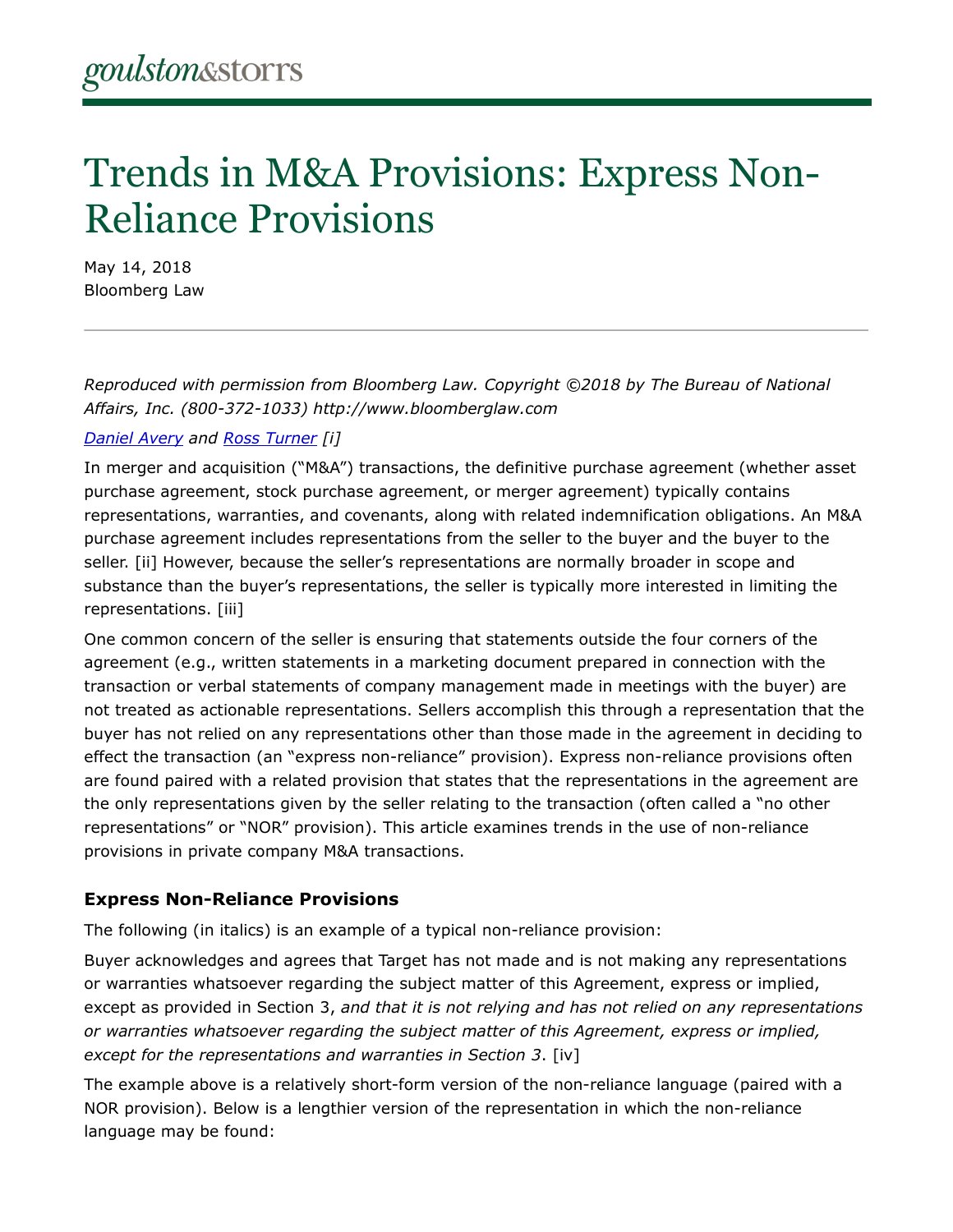Acknowledgement. The Buyer acknowledges that, except for the representations and warranties contained in Article V and Article VI, none of the Sellers nor any Company nor any of their respective directors, managers, officers, employees, Affiliates, controlling persons, agents, advisors or representatives, makes or shall be deemed to have made any representation or warranty, either express or implied, in connection with the transactions contemplated hereby, including as to the accuracy and/or completeness of any information (including, without limitation, any estimates, projections, forecasts or other forward-looking information) provided or otherwise made available to the Buyer or any of its directors, managers, officers, employees, Affiliates, controlling persons, agents, advisors or representatives (including, without limitation, in any virtual data room management presentations, information or offering memorandum, supplemental information or other materials or information with respect to any of the above), that the sole representations or warranties being made by the Sellers or any Company with respect to the transactions contemplated hereby are set forth in said Articles V and VI, *and that the Buyer is not relying on any statements, information or data other than the representations or warranties in said Articles V and VI in its determination to effect such transactions.*With respect to any estimate, projection or forecast delivered by or on behalf of the Sellers or any Company, the Buyer acknowledges that: (i) there are uncertainties inherent in attempting to make such estimates, projections and forecasts; (ii) the Buyer is aware that actual results may differ materially; and (iii) the Buyer shall have no claim against the Sellers with respect to any such estimate, projection or forecast.

## **Related Provisions**

Express non-reliance provisions are related, at least in part, to three other common components of an M&A purchase agreement:

- **No Other Representations or NOR provision**: As noted above, an NOR provision states that the representations in the agreement are the only representations given by the seller relating to the transaction.
- **[Sandbagging Provisions](https://www.bloomberglaw.com/product/securities/document/XBBHJ1TS000000)**: An "anti-sandbagging" provision precludes a buyer from bringing a claim for a breach of representation following the closing if the buyer knew of the breach (or the facts triggering the breach) as of closing. A "pro-sandbagging" clause expressly permits the buyer to pursue such a claim notwithstanding any knowledge.
- **[Exclusivity of Remedies Provision](https://www.bloomberglaw.com/product/blaw/document/XCIFBC8S000000)**: This clause states that the indemnification provisions in the purchase agreement constitute the sole remedy of the parties to bring claims relating to the transaction (subject to limited exceptions, such as for fraud). [v]

## **Trends in Express Non-Reliance Provisions**

Every other year since 2005 the American Bar Association ("ABA") has released its Private Target Mergers and Acquisitions Deal Point Studies (the "ABA studies"). The ABA studies examine purchase agreements of publicly available transactions involving private companies that occurred in the year prior to each study (and in the case of the 2017 study, including the first half of 2017).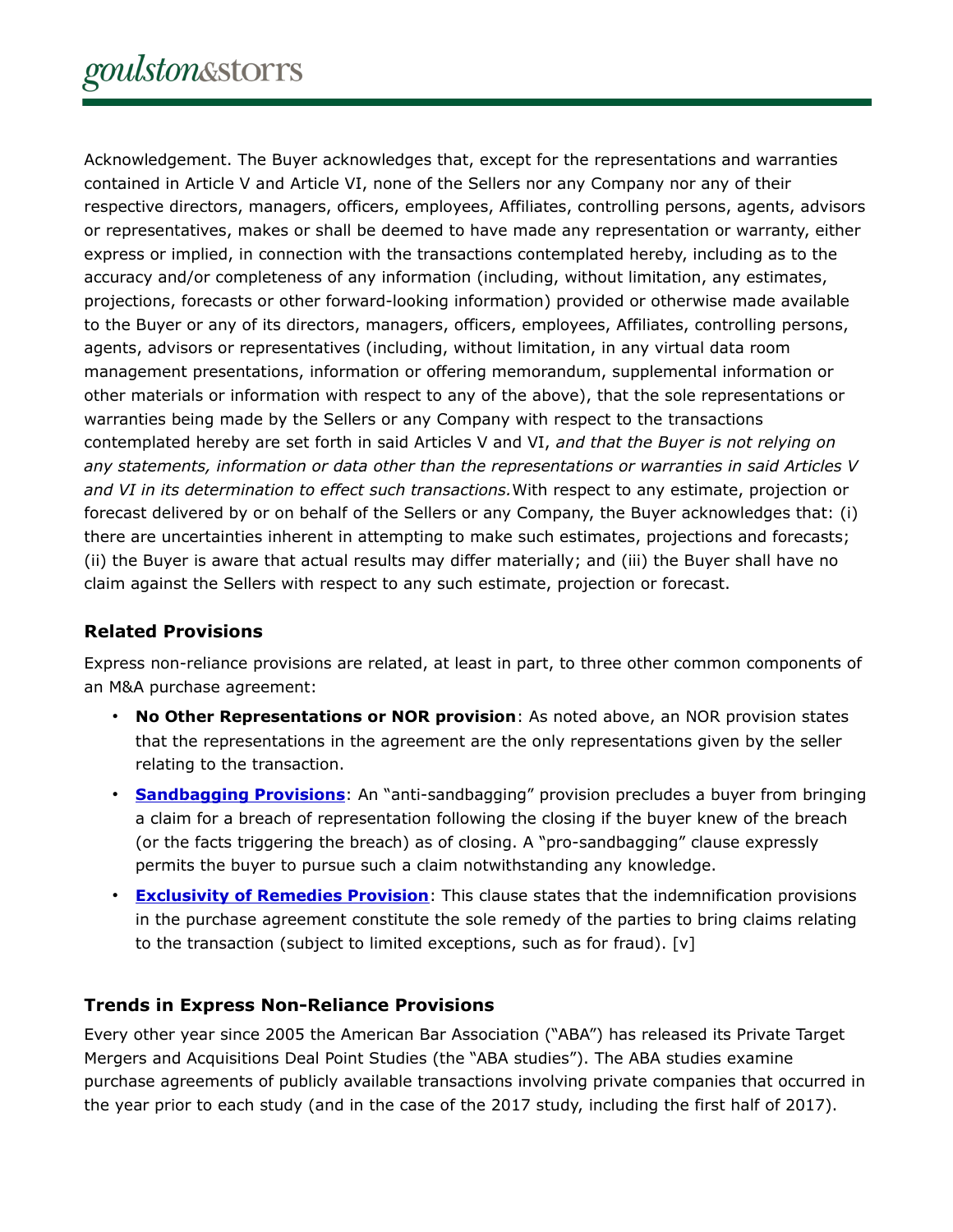These transactions range in size but are generally considered as within the "middle market" for M&A transactions; the average transaction value within the 2017 study was \$176.3 million. [vi] The last five ABA studies illustrate that express non-reliance provisions are increasingly common, more than doubling in prevalence during that period, and, as of the 2017 study, are the majority approach.

## **Conclusion**

Express non-reliance provisions have become increasingly common in M&A purchase agreements. The provisions should not, however, be viewed in a vacuum—rather such provisions can relate to other concepts within the purchase agreement, such as NOR, sandbagging and exclusivity of remedies concepts. Counsel for both buyer and seller should consider all of these topics together in the whole when negotiating the M&A purchase agreement.

*[i] Daniel Avery is a Director, and Ross Turner is an associate, in the Business Law Group at Goulston & Storrs, in Boston, Massachusetts. Mr. Avery is a member of the ABA's working group which published the 2017 ABA private company M&A deal points study. This article is based on, and updates, the article titled "No Other Representations" and Non-Reliance Provisions[i] coauthored by Mr. Avery and Rushna Heneghan, published in the Vol. 18, Number 684 edition of Bloomberg BNA's Mergers & Acquisitions Law Report (2015). This article is one of a series of over 20 articles co-authored by Mr. Avery looking at trends in private company M&A deal points. The series is currently being updated to reflect the 2017 ABA private company study and will be published throughout 2018. The articles can be found on Goulston & Storrs' "What's Market" web page at<https://www.goulstonstorrs.com/whats-market/>and on Bloomberg Law at [https://www.bloomberglaw.com/page/infocus\\_dealpoints.](https://www.bloomberglaw.com/page/infocus_dealpoints)*

*[ii] Note that within this article we use the terms "seller" and "company" in the context of a stock purchase transaction—the "seller" would be the selling shareholder(s) making the representations and warranties in the M&A purchase agreement, and the "company" would be the company being acquired. In an asset purchase transaction, the "seller" would be the target company itself but for consistency we are using "seller" and "company" in a stock purchase setting.*

*[iii] Accordingly, this article looks at express non-reliance provisions assuming that the seller is more inclined, and the buyer less inclined, to include such provisions in the M&A purchase agreement.*

*[iv] Private Target M&A Deal Points Study, Slide 65, A.B.A. (2015).*

*[v] A 2014 article examined fraud exceptions to the exclusivity provision and related concepts. See West, Glenn D., That Pesky Little Thing Called Fraud: An Examination of Buyer's Insistence Upon (and Sellers' Too Ready Acceptance of) Undefined "Fraud Carve-Outs" in Acquisition Agreements, 69 Bus. Law. 1049 (Aug. 2014).*

*[vi] This article looks at express non-reliance provisions in private company M&A transactions as reflected in the past five ABA studies. This article does not address the provisions in other types of*